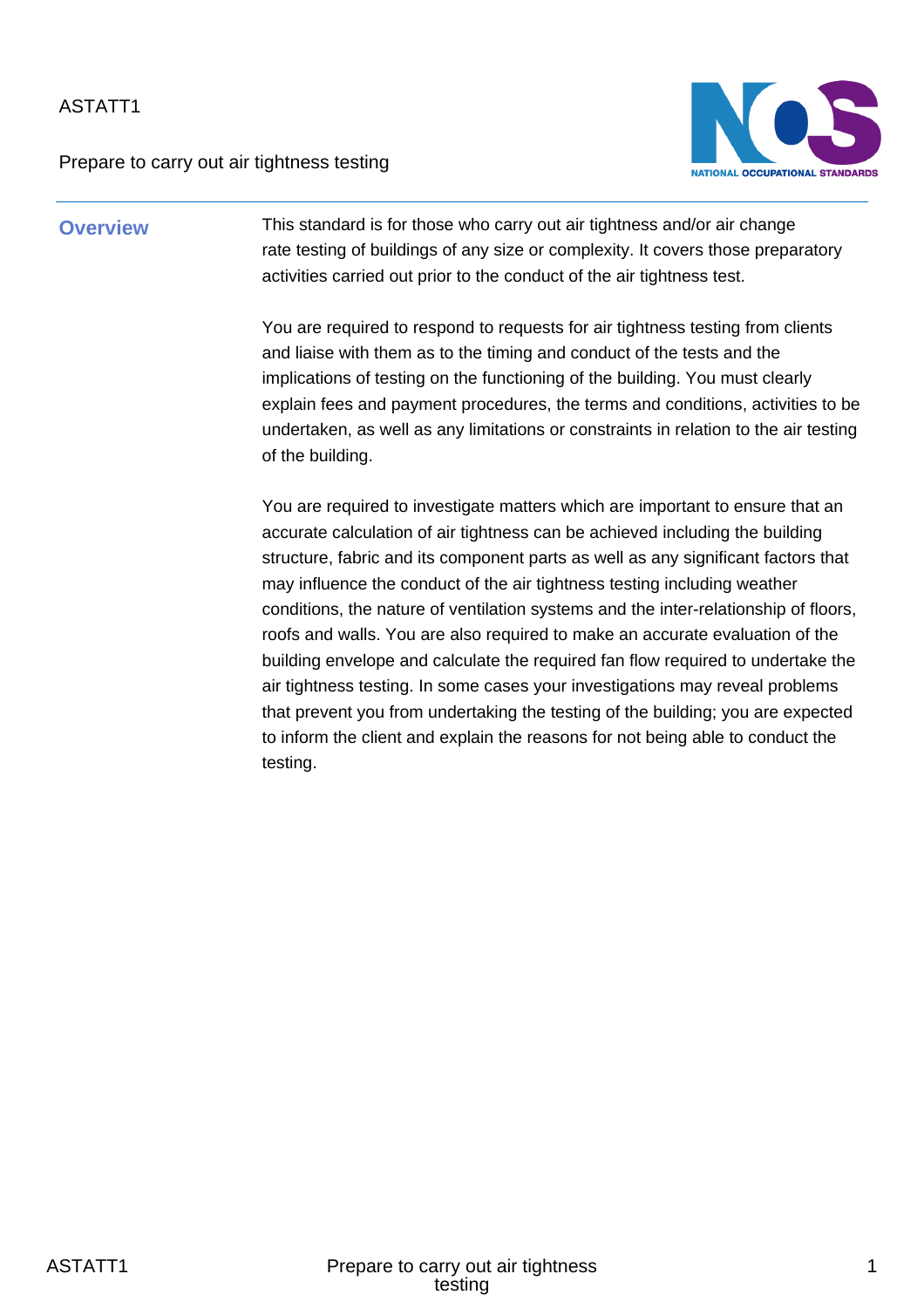Prepare to carry out air tightness testing



# **Performance criteria**

| You must be able to: | Agree and confirm instructions to carry out air tightness testing                                                                                                        |
|----------------------|--------------------------------------------------------------------------------------------------------------------------------------------------------------------------|
|                      | P1 respond to requests to carry out air tightness tests from prospective clients                                                                                         |
|                      | and clarify their requirements and expectation                                                                                                                           |
|                      | P2 explain to the client the terms and conditions under which you will conduct                                                                                           |
|                      | the air tightness testing including fees, payment procedures, cancellation/notice<br>arrangements and relevant standard(s)                                               |
|                      | P3 explain to the client the limitations and constraints of the planned air                                                                                              |
|                      | tightness testing including any disruptions involved to the normal operation of<br>the building and its occupants                                                        |
|                      | P4 confirm the instruction and terms, conditions and arrangements that have                                                                                              |
|                      | been agreed including any time limits and requirements for site attendance<br>either verbally or in writing                                                              |
|                      | P5 confirm with the client, or other occupiers, volume and envelope                                                                                                      |
|                      | area calculations, and the date and time of the air tightness testing either<br>verbally or in writing                                                                   |
|                      | P6 confirm with the client, or other occupiers, any specific requirements that                                                                                           |
|                      | apply to the air tightness testing including health and safety risk assessment<br>and on-site procedures                                                                 |
|                      | P7 identify any circumstances that prevent you from undertaking the air                                                                                                  |
|                      | tightness testing and explain the reasons to the client                                                                                                                  |
|                      | Investigate matters relating to the conduct of the air tightness testing                                                                                                 |
|                      | P8 make an evaluation of the construction and complexity of the building                                                                                                 |
|                      | envelope prior to the test being carried out                                                                                                                             |
|                      | P9 estimate and/or calculate the envelope area of the envelope/volume of the<br>building using floor, roof and wall areas in order to prepare an estimate for<br>clients |
|                      | P10 obtain air tightness target for the building                                                                                                                         |
|                      | P11 identify any extensions to the existing building and whether or not they<br>should be treated as a new building                                                      |
|                      | P12 take into account the recommended air tightness standards for different<br>building types                                                                            |
|                      | P13 identify areas of the building to be included within the conditioned space<br>P14 establish whether the building must be tested for air tightness through            |

pressurisation or depressurisation or an average of both

ASTATT1 **Prepare to carry out air tightness** testing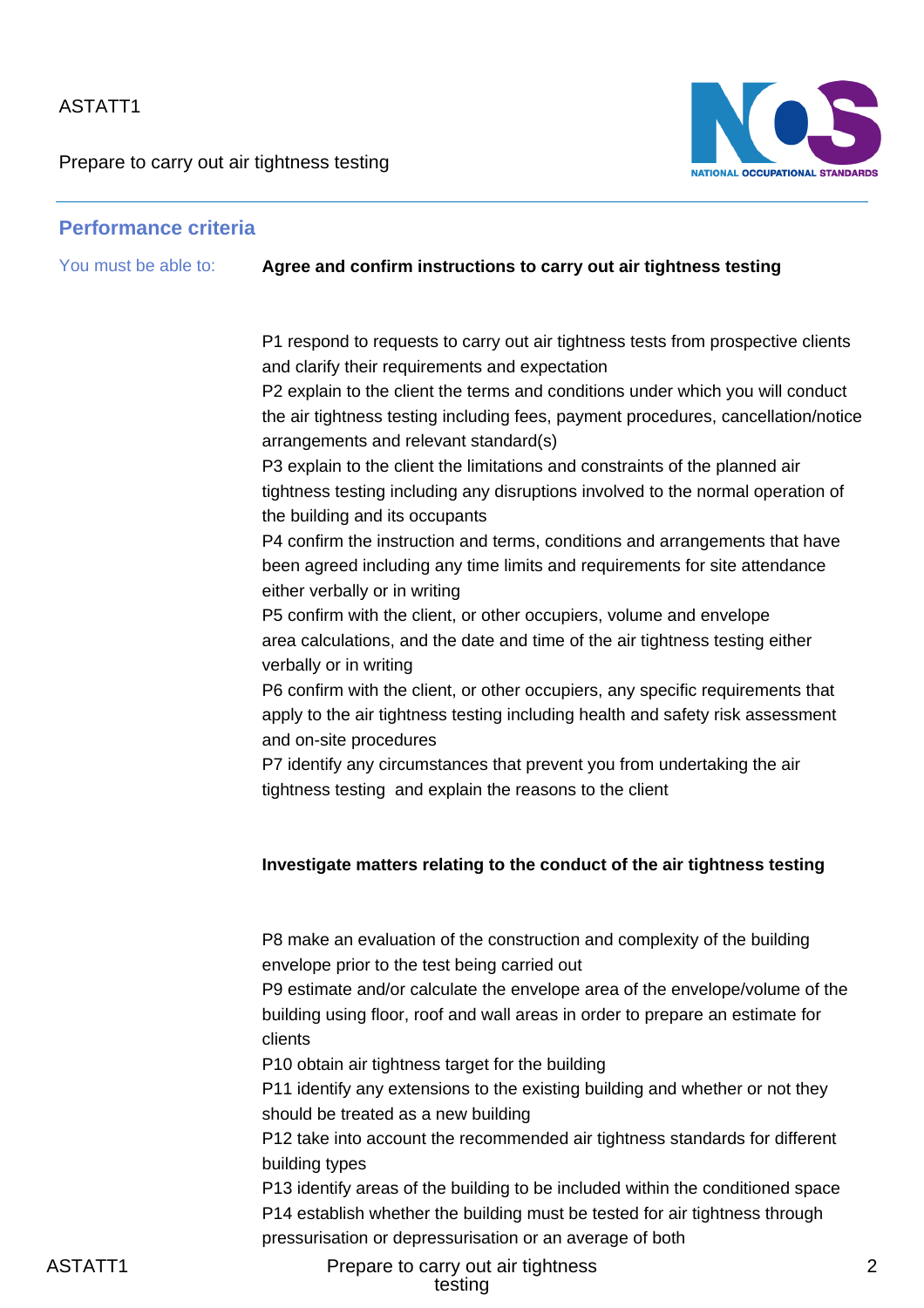Prepare to carry out air tightness testing



P15 establish the location of any heating, ventilation and air conditioning equipment and all internal doors and windows that will affect the air tightness testing to ensure that suitable airflow rates can be achieved to all elements of the building and to assess temporary sealing requirements

P16 conduct an initial health and safety risk assessment of the building to inform the planned air tightness testing procedure

P17 establish the most appropriate number and location of variable flow test fans to achieve equal pressure throughout the building

P18 establish the equipment requirements for the conduct of the air tightness testing

P19 establish how access for air tightness testing equipment will be achieved P20 calculate the necessary fan flow required to undertake the air tightness testing

P21 identify any air flow restrictions around selected test fan locations P22 identify location of useable electrical power supplies and their impact on planned fan locations

P23 establish local restrictions in the building which will affect air tightness testing such as normal working hours and work patterns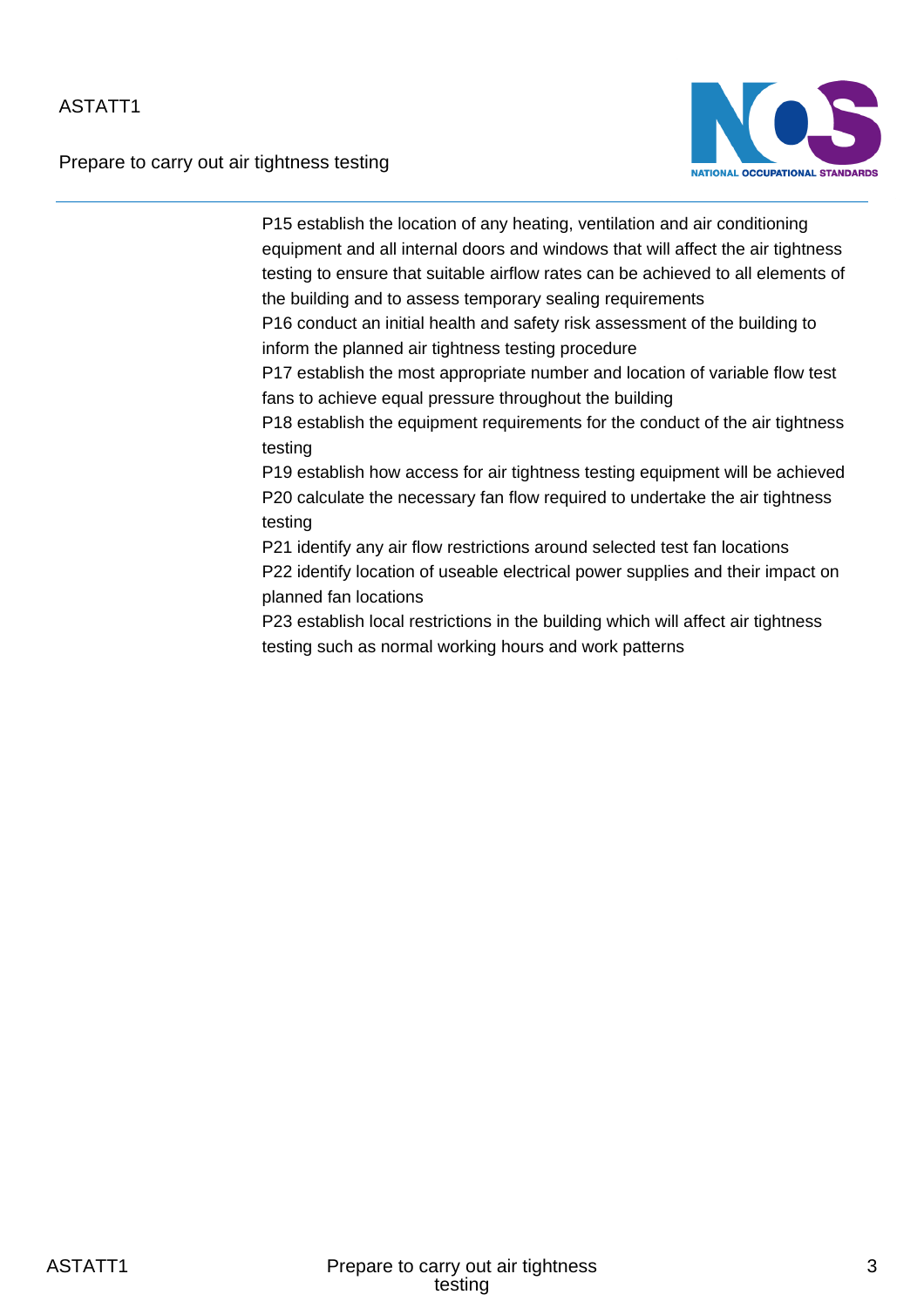Prepare to carry out air tightness testing



| <b>Knowledge and</b><br>understanding |                                                                                                                                                                                                                                           |
|---------------------------------------|-------------------------------------------------------------------------------------------------------------------------------------------------------------------------------------------------------------------------------------------|
| You need to know and                  | Agree and confirm instructions to carry out air tightness testing                                                                                                                                                                         |
| understand:                           | K1 the relevant and current test Standards and regulations to be applied                                                                                                                                                                  |
|                                       | K2 the definition of air permeability, air tightness, air leakage index and air<br>change rates                                                                                                                                           |
|                                       | K3 the causes of air leakage                                                                                                                                                                                                              |
|                                       | K4 the effect of air leakage on building energy efficiency and performance<br>K5 the difference between air leakage and the controlled flow of air via                                                                                    |
|                                       | ventilation                                                                                                                                                                                                                               |
|                                       | K6 what constitutes appropriate ventilation rates for different buildings<br>K7 what constitutes a "conditioned" building and the differences between<br>naturally and mechanically ventilated buildings including mixed mode ventilation |
|                                       | systems                                                                                                                                                                                                                                   |
|                                       | K8 the contribution of air permeability measurement and control to health and<br>safety, human comfort, energy efficiency and compliance with building<br>regulations                                                                     |
|                                       | K9 the principles and purpose of air pressure testing                                                                                                                                                                                     |
|                                       | K10 the effects of building structure, fabric, finishes, cladding and condition on<br>air permeability                                                                                                                                    |
|                                       | K11 the types of fan pressurisation systems and their impact on air tightness<br>testing procedures                                                                                                                                       |
|                                       | K12 ways of categorising buildings based on function, size, ventilation systems<br>and inter-relationship of building components                                                                                                          |
|                                       | K13 the impact of building categories on the selection of air tightness testing<br>procedures                                                                                                                                             |
|                                       | K14 what constitutes a building envelope/volume and the key components of<br>buildings to be taken into consideration for air testing purposes                                                                                            |
|                                       | K15 how to calculate the envelope area/volume of the building from wall, floor<br>and roof areas                                                                                                                                          |
|                                       | K16 the function of initial air tightness target value for the building in the air<br>tightness testing process                                                                                                                           |
|                                       | K17 the role of air tightness testing in establishing the Energy Performance<br>Certificate asset value of a building                                                                                                                     |
|                                       | K18 the recommended air testing standards for different building types                                                                                                                                                                    |
|                                       | K19 the principles and effects of heat transfer by air leakage                                                                                                                                                                            |
|                                       | K20 the limitations of heat gains and losses                                                                                                                                                                                              |
|                                       | K21 what constitutes a representative sample of new buildings with reference to                                                                                                                                                           |
|                                       | demonstrating compliance under building regulations                                                                                                                                                                                       |
|                                       | K22 air leakage test requirements for: dwellings on construction; simple                                                                                                                                                                  |
| ASTATT1                               | Prepare to carry out air tightness                                                                                                                                                                                                        |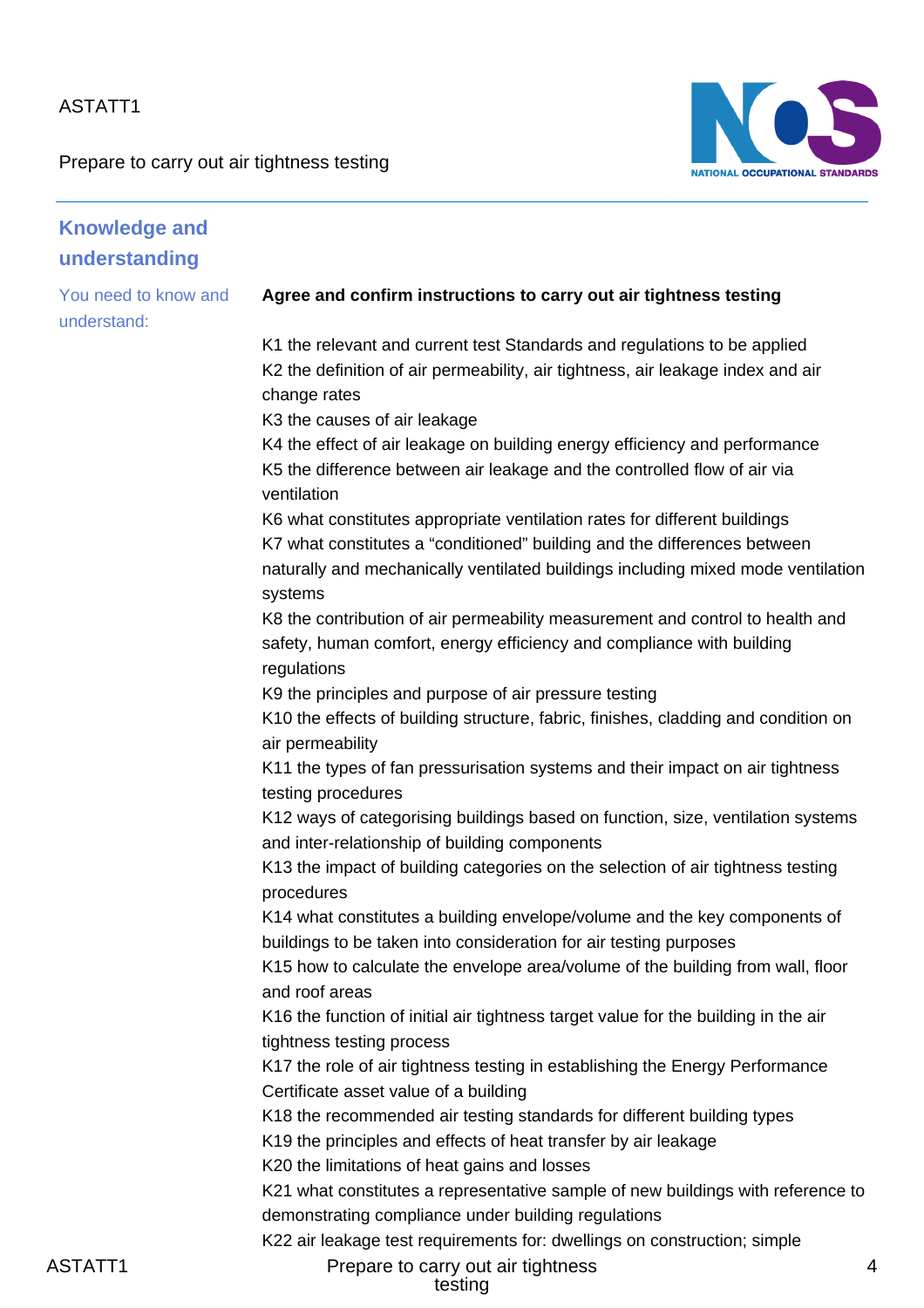

Prepare to carry out air tightness testing

buildings other than dwellings; and complex buildings other than dwellings K23 energy performance targets for buildings

K24 ways of eliciting client requirements and expectations regarding air tightness testing

K25 normal business terms and conditions for the conduct of air tightness testing and relevant Standards

K26 the limitations and constraints of the planned air tightness testing including any disruptions involved to the normal operation of the building and its occupants

K27 the circumstances that prevent the undertaking of air tightness testing

#### **Investigate matters relating to the conduct of the air tightness testing**

K28 the effects of adverse weather conditions on the accuracy of the air tightness testing results

K29 what constitutes an extension to an existing building and whether or not it should be treated as a new building for air tightness testing purposes K30 the recommended air tightness standards for different building types K31 the areas of buildings normally included within the conditioned space K32 the different methods to be adopted when testing for air tightness through pressurisation or depressurisation

K33 the effect of different types of heating, ventilation and air conditioning equipment on the air testing procedure

K34 the effect of internal doors and windows on the air tightness testing procedure

K35 how to conduct an initial high level health and safety risk assessment of a building and how it will inform the conduct of the planned air tightness testing procedure

K36 the most appropriate number and location of variable flow test fans to achieve appropriate flow of air and the required pressure values K37 access requirements for air tightness testing equipment

K38 how to calculate the necessary fan flow required to undertake the air tightness testing

K39 the impact of any air flow restrictions around selected test fan locations K40 the impact of the location of useable electrical power supplies on planned fan locations

K41 the impact of local restrictions in the building on air tightness testing including normal working hours and work patterns

ASTATT1 Prepare to carry out air tightness testing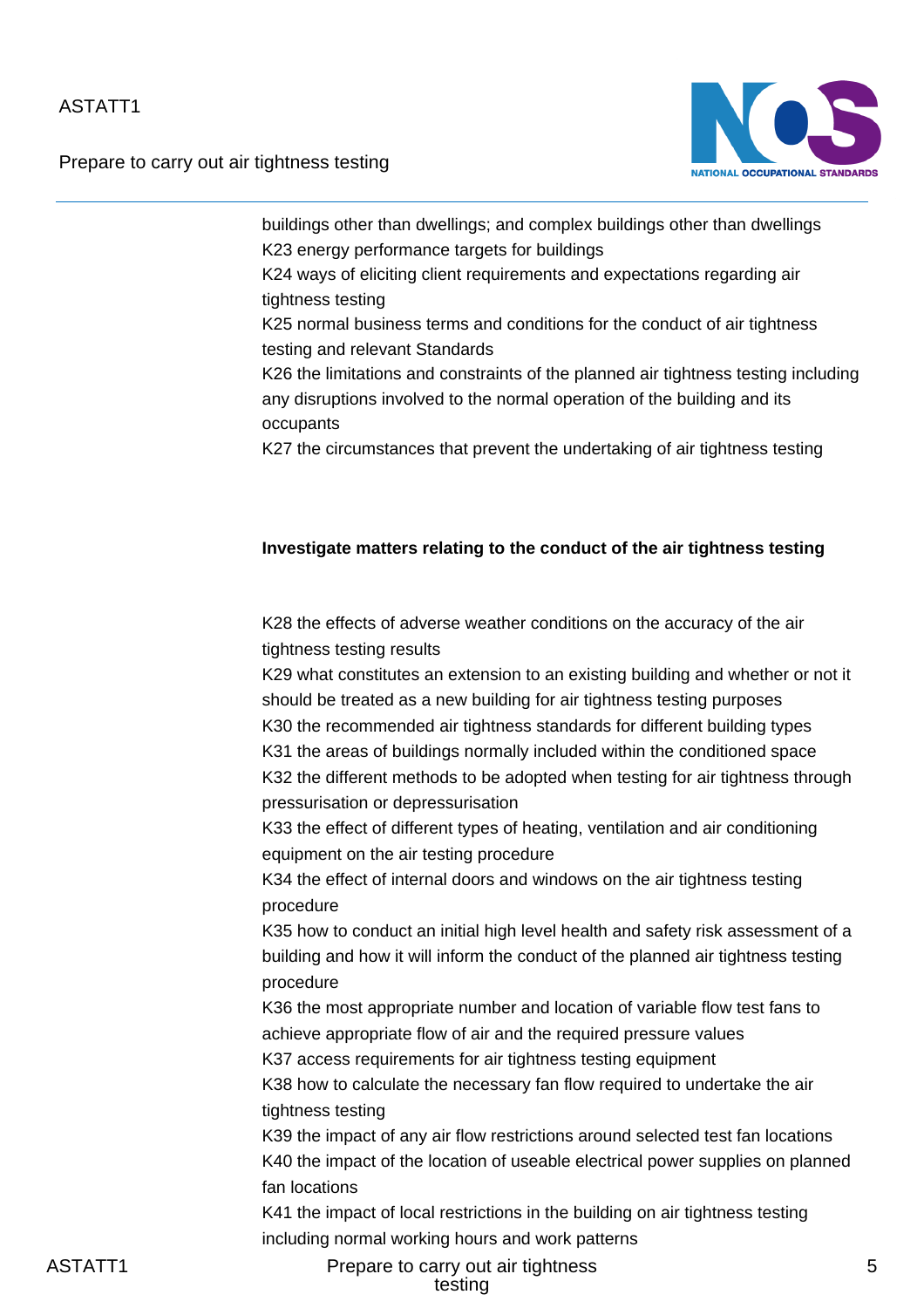Prepare to carry out air tightness testing



K42 how to evaluate the impact of significant factors that may influence the conduct of the air tightness testing K43 the factors that prevent the carrying out of air tightness testing of the

building